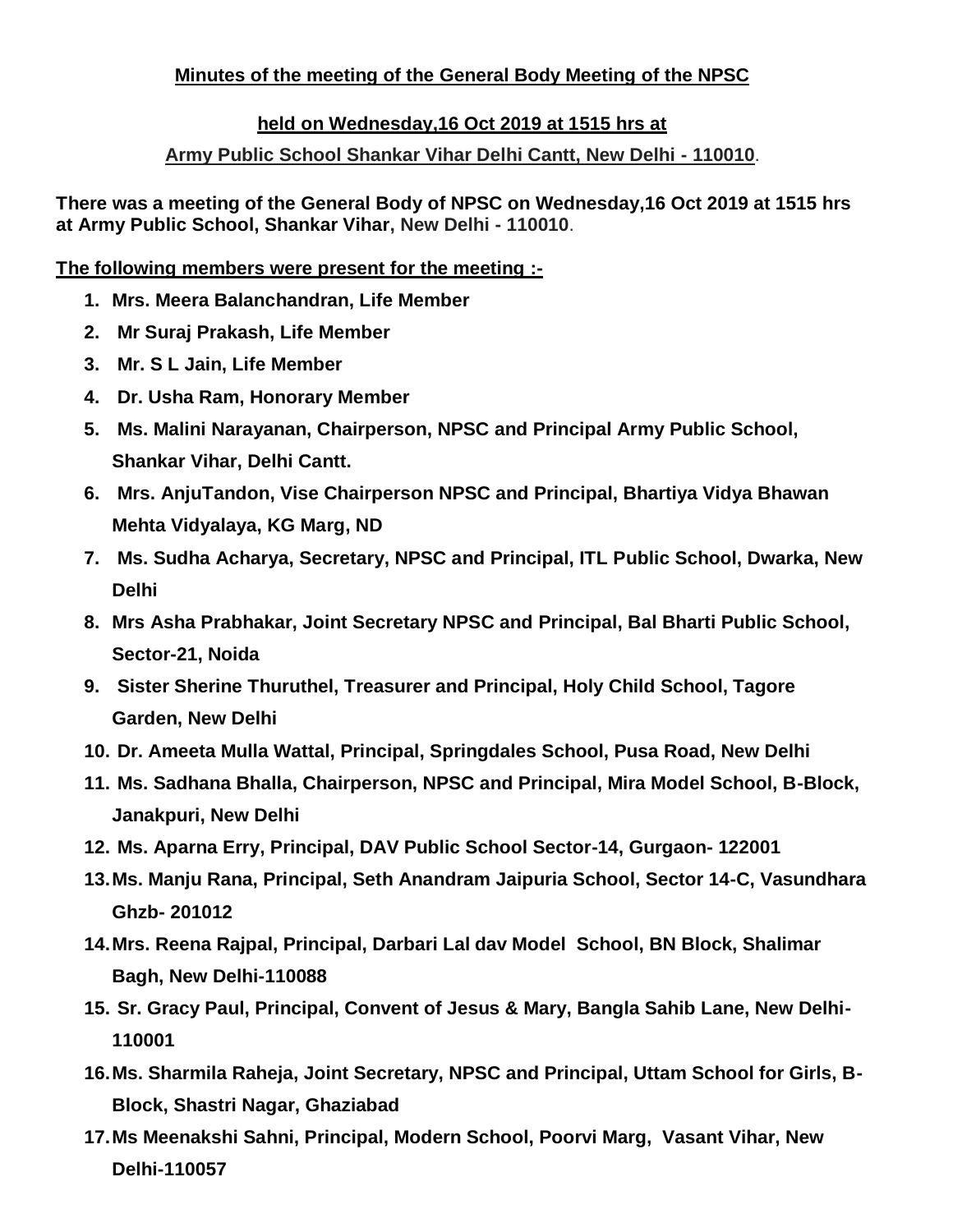- **18. Mrs Meenakshi Gupta, Principal, SD Public School, Patel Nagar, Delhi- 110008**
- **19. Bro. Thampy Alex, Principal, Mont Fort School, Ph-I, Ashok Vihar, New Delhi-110052**
- **20. Dr. Sanjay Yadav,Principal,Ahlcon International School,Mayur Vihar, ph-1, New Delhi 110091**
- **21. Dr.Deepak Raj Singh Bisth,Principal,Ahlcon Public School,Mayur Vihar, ph-1, New Delhi 110091**
- **22.Ms. Poonam S Rampal,Principal,Air Force Golden Jubliee,AFGJI, Subroto Park, New Delhi- 110011**
- **23. Mr Pradeep Narula, Princpal, Alwar Public School, Rajgrh Road, Alwar, Rajasthan**
- **24.Mrs. Veena Goel,Principal,Apeejay School,Road no.42,Sainik Vihar Pitampura, New Delhi-110034**
- **25. Ms. Ritu Mehta,Principal,Apeejay School,Sheikh Sarai, Phase - I, New Delhi – 110017**
- **26. Ms. Neetu Kapoor, Principal, Army Public School, (Sadar Bazar) Delhi Cantt - 110010**
- **27. Ms.Swarnima Luthra,Principal,ASN. Sr.Secondary School,Mayur Vihar, ph-1, New Delhi 110091**
- **28. Ms Shyma Vinod, Principal, Bloom Public School, Vasant Kunj, New Delhi – 110070**
- **29.Ms. Rashmiraj Biswal,Principal,DAV Public School,Outer Ring Road, Pushpanajli Enclave, Pitampura, New Delhi**
- **30. Dr. Priti Ojha,Principal,Delhi International School,Sector-23, Dwarka, New Delhi**
- **31. Dr. Amita Saxena, Principal, Delhi public School,B- Block Phase -1, Sushant Lok, Gurgaon-122002**
- **32. Mr Akhilesh Chandra Chaturvedi, Principal, Delhi Public School, Maruti Kunj, Sonha Alwar Road, Gurgaon**
- **33. Dr. M Kannan, Principal, Faith Academy Sr. Sec School, John L Dorsey Road, Prasad Nagar, New Delhi**
- **34. Ms Mandeep Kaur, Principal, Guru Harkrishan Public School, 1 Purana Quila Raod, India Gate, New Delhi - 110001**
- **35.Mrs.Jaspritma Kaur,Principal,Guru Tegh Bahardur 3rd Centenary Public,C- Block, Mansarovar Garden, New Delhi-110015**
- **36. Ms. Heemal Handoo Bhat,Principal,Hansraj Model School,Road NO. 73, Punjabi Bagh, New Delhi-110026**
- **37. Ms Saher M A Sayed,Principal,Humdard Public School,Talimabad, Sangam Vihar, New Delhi-110062**
- **38.Ms. Pratibha Kohli,Principal,Maharaja Agrasen Model School ,CD Block, Pitampur, New Delhi-110034**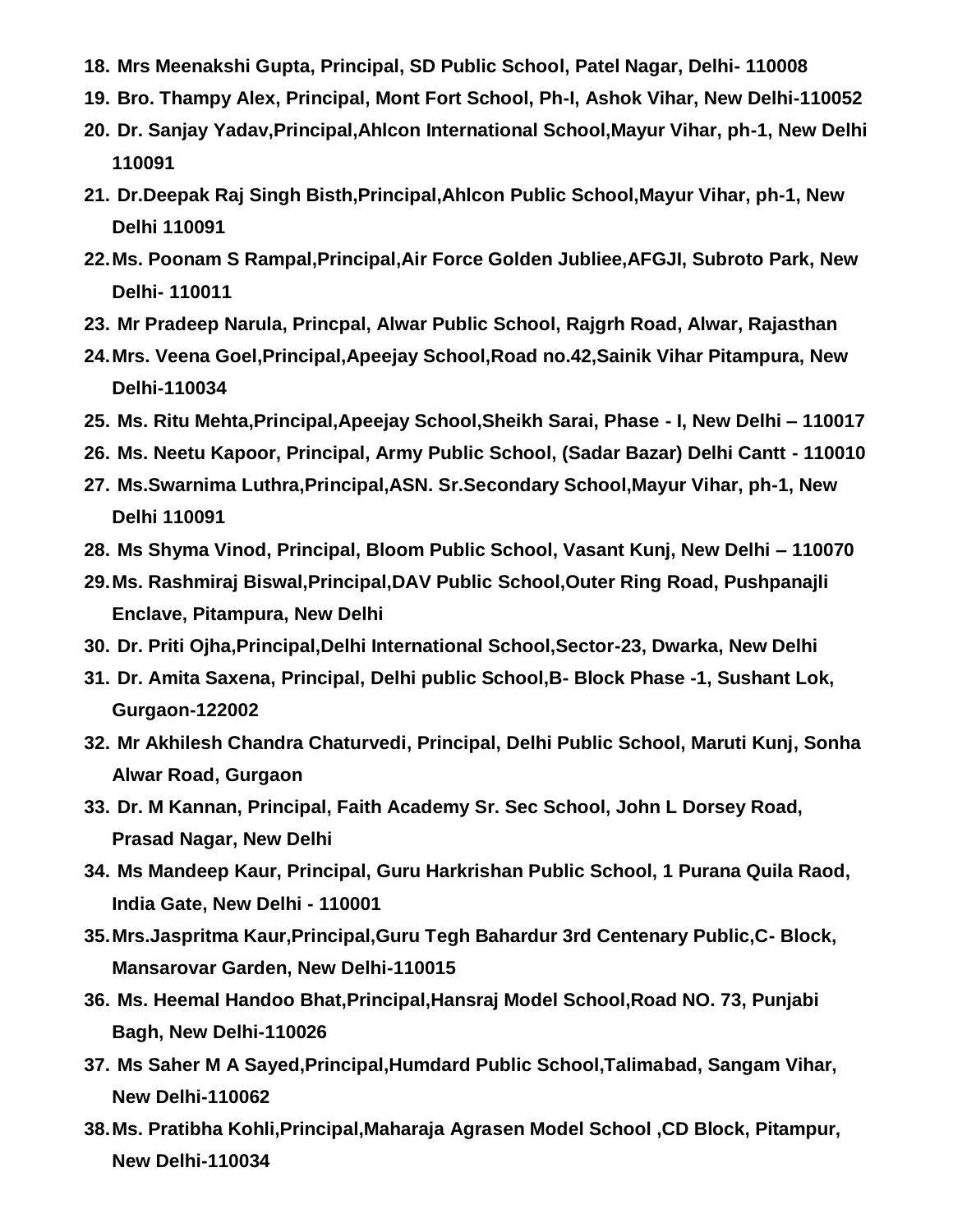- **39. Ms Dipti Anurag Bhatnagar, Principal, Manav Sthali School, R-Block, New Rajinder Nagar, New Delhi.**
- **40. Sr. Stella Joseph, Principal, Mater Dei School, Tilak Lane, New Delhi – 110001**
- **41.Bro. Dr, Arockiaraj, Principal, Mount St. Marry's School,75 Parade Road, Delhi Cantt-110010**
- **42. Mrs.Oshima Mathur, Principal, Navcy Children School,Satya Marg, Chanakya Piri, New Delhi-110021**
- **43. Mr. Prashant Parashar B,Principal,NK Bagrodia Public School,Ahinsa Marg, Sec- 9, Rohini New Delhi110085**
- **44. Sr. Jyoti, Principal, Presentation Convent Senior Secondary School, SP Mukherjee Marg, Delhi - 110006**
- **45.Ms. Ambika Roshan, Principal, Springdales School,Benito Jaurez Marg, Dhaula Kuan, New Delhi-110021**
- **46. Fr. B Anthony Amaladoss, Principal, St.Francis De Sales School,A4C Jankapuri, New Delhi-110058**
- **47. Ms Nikita Tomar Mann, Principal, Tagore International School, Paschim Marg, Vasant Vihar New Delhi**
- **48. Ms Mallika Preman, Principal, Tagore International, E-Block, East of Kailash, New Delhi - 110065**
- **49.Mrs. Amita Gupta,Principal,The Air Force School,Subroto Park , New Delhi 110010**
- **50. Ms. Sanghanitra Ghosh,Principal,The Mother's International School,Sri Aurobindo Marg, New Delhi – 110016**
- **51. Ms. Shalini Arora, Principal,Veda Vyasa DAV Public School,d- Block, Vikaspuri, ND**
- **52. Mrs Archana Soni, Principal, Chinmaya Vidyalaya Senior Secondary Public School,**

**Vasant Vihar, New Delhi**

- **53. Ms Kusum Bhardwaj, Principal, DAV Public School, Ashok Vihar, Phase IV, New Delhi**
- **54. Mrs Meneka I Singh, Principal, St. Thomas School, Goyala Vihar, Near Sec- 19, Dwarka, New Delhi**
- **55. Sr. Monica Rozario, Principal, Loreto Convent, Delhi Cantt - 110010**

## **Special Invitees**

- **1. Mrs Lata Vaidyanathan, Special Invitee**
- **2. Mrs Seema Jerath, Special Invitee and Principal, DLF Public School, Ghaziabad**
- **3. Mrs Anita Wadehra, Special Invitee and Principal, Darbari Lal D.A.V Model School, Pitampura, New Delhi**
- **4. Dr Rajesh Hassija, Special Invitee and Principal, Indraprastha International School, Dwarka, New Delhi**
- **5. Dr Indu Khetrapal, Special Invitee and Principal, Salwan Public School, Rajinder Nagar, New Delhi**
- **6. Dr. D. K Pandey, Special Invitee and Principal, NC Jindal Public School**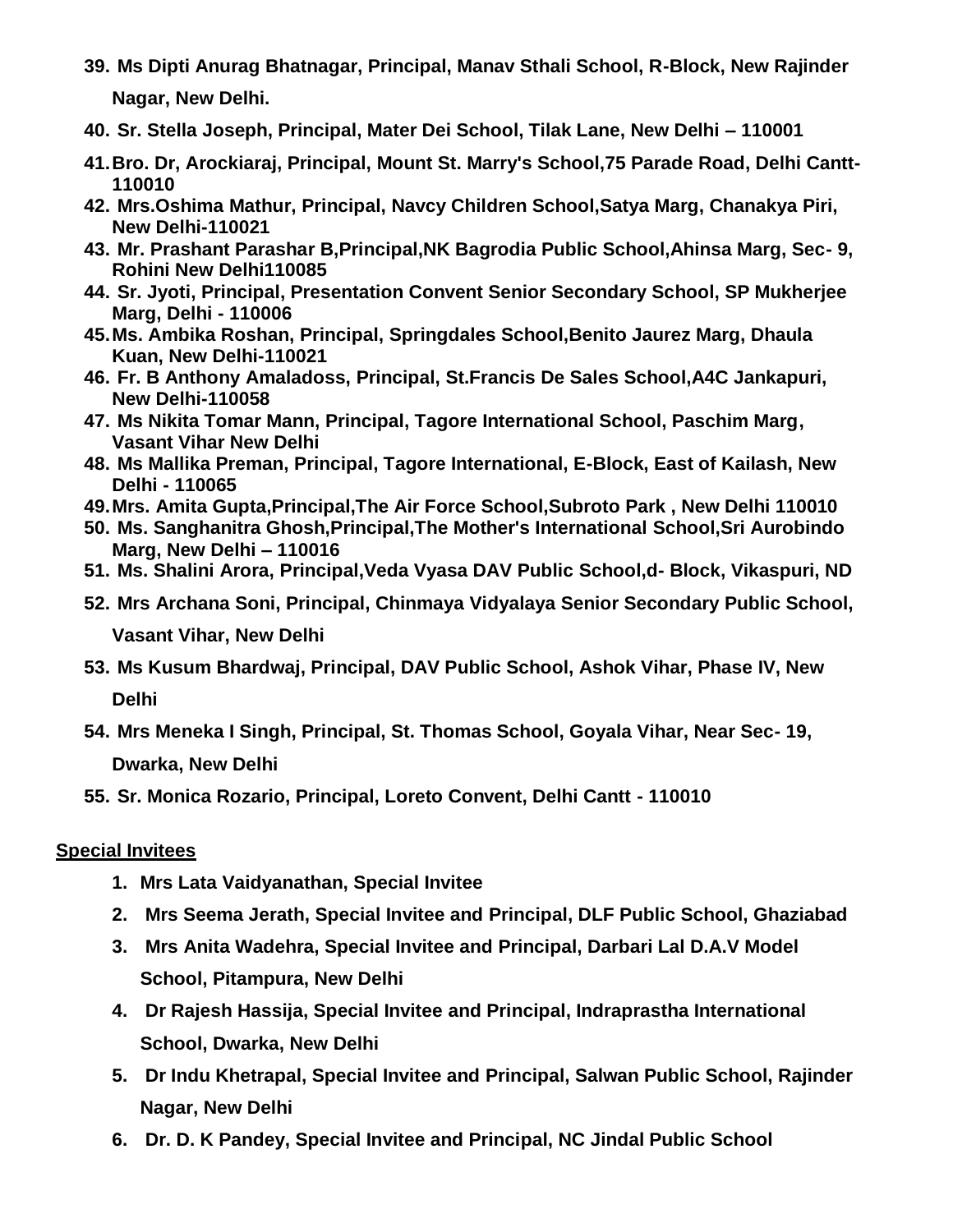## **LEAVE OF ABSENCE:**

- **1. Dr Aditi Mishra, Joint Secretary NPSC and Principal, Delhi Public School, Site No. I, Sector-45, Urban Estate Gurugram - 122001**
- **2. Mr LV Sehgal, Principal, Bal Bharti School, Ganga Ram Hospital Marg, New Delhi - 110060**
- **3. Mrs Sneh Verma, Principal, Kulachi Hansraj Model School, Ashok Vihar, Ph-III, New Delhi-110052**
- **4. Ms Minakshi Kushwaha, Principal, Birla Vidaya Niketan, Sec-4, Pushp Vihar, New Delhi-110017**

Mrs. Malini Narayanan, Chairperson welcomed all the members to the Executive meeting.

# **AGENDA – 1 : Confirmation of the minutes of the executive meeting held on 11 Sep 2019 at Mira Model School, B-Block , Janak Puri, New Delhi-110058.**

The meeting commenced with the confirmation of the minutes of the last meeting held on 11 Sep 2019 at Mira Model School, B-Block , Janak Puri, New Delhi-110058.

# **AGENDA – 2 : Introduction of the new members**

Introduction of newly constituted Executive Members by the Chairperson to the august gathering of member principals.

## **AGENDA – 3 : Focus area of the team 2019-21**

Chairperson, Ms. Malini Narayanan spoke in details about the vision and mission of NPSC for the coming years. Three focus areas were highlighted by her to be considered by the member principals.

- i) Outreach program spread through two years under the flagship of NPSC
	- a) Waste Management: workshops and awareness campaigns to be conducted by NPSC member schools.
	- b) Skill Development Program
- ii) Financial and Legal Literacy Orientation program/workshops for Principals to be conducted by expert resource persons. Mentors will be designated to the newly inducted principals and FAQs will be prepared for all.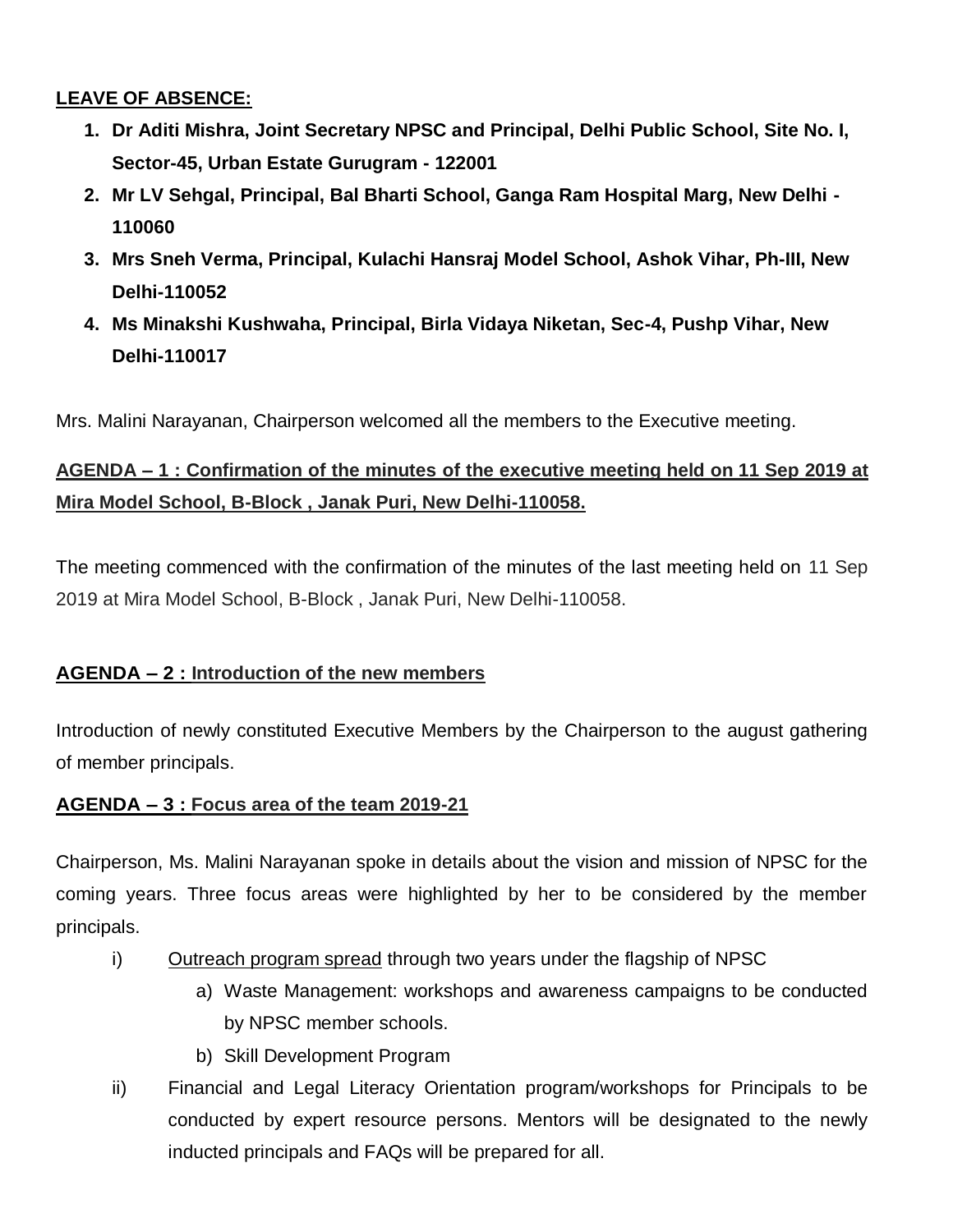- iii) Experiential Learning Programmes for teachers:- Teacher exchange program embedding two teachers (Classes III-V) from members schools can visit, share exchange and learn best practices followed in scholastic and co-scholastic areas.
- iv) Ms. Meera Balachandran and Dr Lata Vaidyanathan hugely appreciated the action plans designed by the Chairperson.
- v) Dr Ameeta Wattal initiated mapping of Green School activities undertaken by NPSE schools and advised member schools to conduct Ecology Audit.
- vi) It was decided that a pool of experts can be created to orient principal on HR skills, response to crisis, media handling and dealing with parents.
- vii) Ms. Sadhna Bhalla, former Chairperson suggested that a group should be constituted to define the i) Purpose, ii) Observations and iii) Workout/ implementation modalities & various programs which have been planned.

#### **AGENDA – 4 : Tabling of Inspection reports**

The Chairperson tabled the reports and informed the members about the schools who had applied for the membership and discussed the constitution of the Inspection team for these schools.

| S.NO           | Name of the School             | <b>Address</b>         | <b>Inspecting Team</b>  |
|----------------|--------------------------------|------------------------|-------------------------|
| $\mathbf 1$    | <b>BalBharti Public School</b> | Ludhiana, Punjab       | Mrs. Meenakshi Kushwaha |
|                |                                |                        | Dr. D.K Pandey          |
| 2              | <b>Indian School</b>           | <b>Muscat</b>          | Mr. Ashok K Pandey      |
|                |                                |                        | Dr.Ameeta Mulla Wattal  |
| 3              | <b>Bharti Public School</b>    | Swasthya Vihar         | Dr. Usha Ram            |
|                |                                |                        | Mrs MeeraBala Chandran  |
| $\overline{4}$ | <b>DPS Jaipur</b>              | Jaipur, Rajasthan      | Mrs. Rachna Pant        |
|                |                                |                        | Ms. Ameeta Mulla Wattal |
| 5.             | Ambience Public School         | Safdurjung<br>Enclave, | Dr Annie Koshi and      |
|                |                                | <b>Delhi</b>           | Mrs Sanghamitra Ghosh   |

The following are the schools the inspection for them is still pending:

|                | <b>DPS Kanpur</b>                 | Kanpur, UP                         | Dr. Rajesh Hasija            |
|----------------|-----------------------------------|------------------------------------|------------------------------|
|                |                                   |                                    | Mr SL Jain                   |
| 2              | <b>Birla</b><br>World<br>Mahadevi | Darga<br>17.                       | Ms. Vandana Chawla/Ms. Aditi |
|                | Academy                           | Road Kolkata- 700017,              | Misra                        |
| $\mathbf{3}$   | Sunbeam School                    | Mau                                | Ms.<br>Ms. Sharmila Raheja/  |
|                |                                   | Alinagar, Bhalinagar               | Manju Rana                   |
| $\overline{4}$ | <b>Bal Bharati Public school</b>  | <b>NTPSC</b><br>PO<br><b>Sipat</b> | Vaidyanatha/<br>Ms.<br>Lata  |
|                |                                   | <b>Ujjawal Nagar Bilaspur</b>      | Dr. Anju Tandon              |